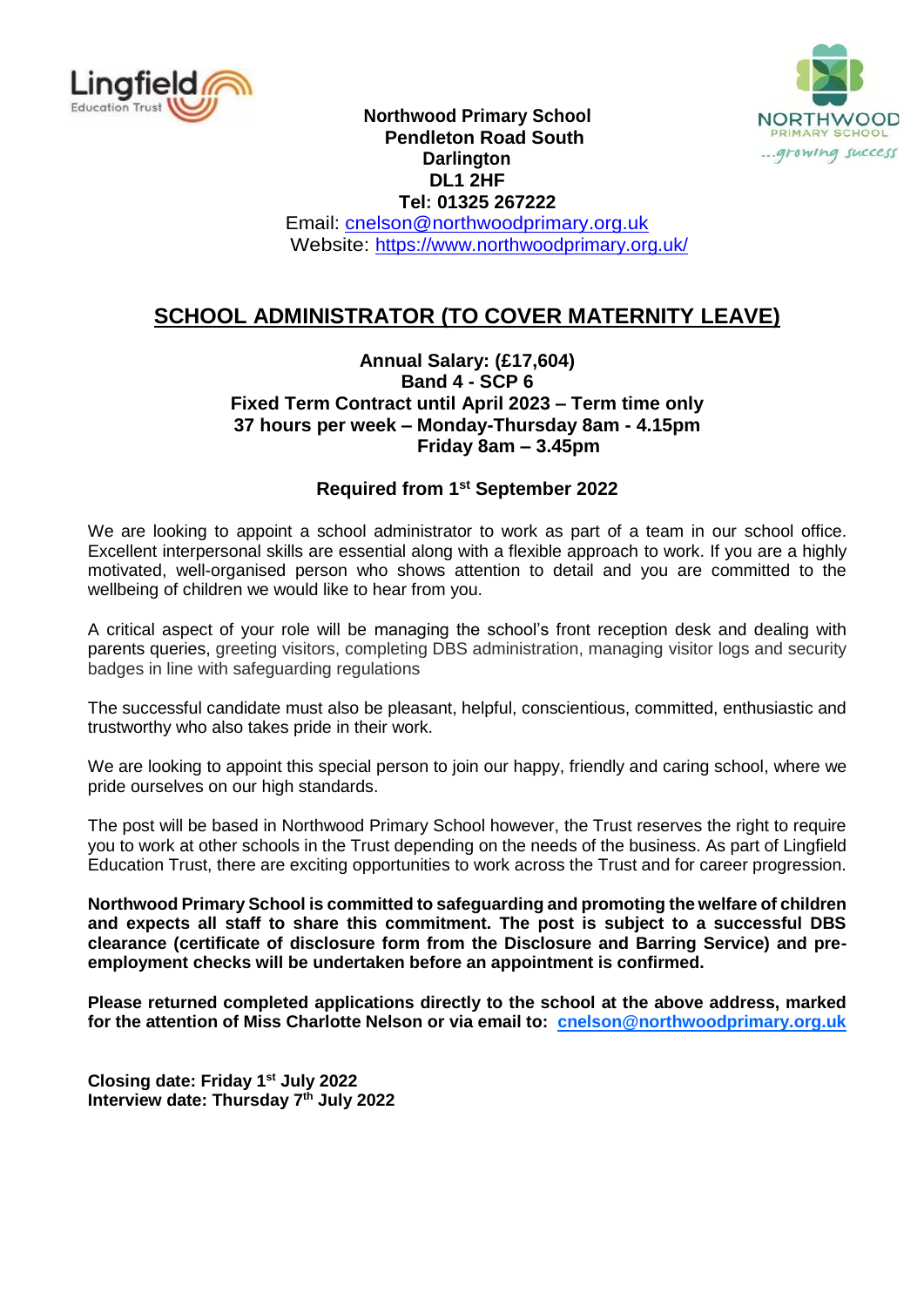

#### **JOB DESCRIPTION**

| <b>POST TITLE:</b>                      | <b>SCHOOL ADMINISTRATOR</b><br>(TO COVER MATERNITY LEAVE)                                                                                                                                                                                     |
|-----------------------------------------|-----------------------------------------------------------------------------------------------------------------------------------------------------------------------------------------------------------------------------------------------|
| <b>GRADE:</b>                           | <b>BAND 4 SCP 6</b>                                                                                                                                                                                                                           |
| <b>REPORTING</b><br><b>RELATIONSHIP</b> | To the School Business Manager/<br><b>Head of School</b>                                                                                                                                                                                      |
| <b>JOB PURPOSE:</b>                     | Under the direction/instruction of senior staff:<br>provide clerical, administrative and financial<br>support to the school.                                                                                                                  |
| <b>RESPONSIBLE FOR</b>                  | Administrative and receptionist duties -<br>promoting a welcoming environment;<br>promoting and supporting effective<br>communication with school and parents,<br>promoting and supporting effective day-to-day<br>organisation within school |

#### **MAIN DUTIES/RESPONSIBILITIES**

**Post holders working to this job description may undertake any of the following main duties and responsibilities.**

- 1. To undertake word-processing tasks in an accurate, quick and efficient manner.
- 2. Contribute to the smooth running of the school office; use initiative and manage role with minimal supervision.
- 3. To undertake routine financial administration e.g. collecting and recording dinner money, school trips, afterschool clubs etc. in preparation for banking.
- 4. To maintain and update pupil data information in SIMS, as and when required, including producing reports e.g. parental consent.
- 5. To operate and have in depth knowledge of relevant IT systems such as Word and Excel, outlook, Sims pay, SIMS, Agresso and Teachers 2 Parents and use the internet as appropriate.
- 6. To input and manage the SIMS attendance data on a daily basis, which includes first day call back, weekly attendance record keeping and reporting. Holiday absence monitoring and recording.
- 7. Ensure that electronic and paper based pupil records are kept updated.
- 8. To ensure that visitors to the school are received courteously and punctually.
- 9. Act as the first point of contact for visitors, parents and pupils both in person and on the telephone, in a courteous, professional, calm and friendly manner.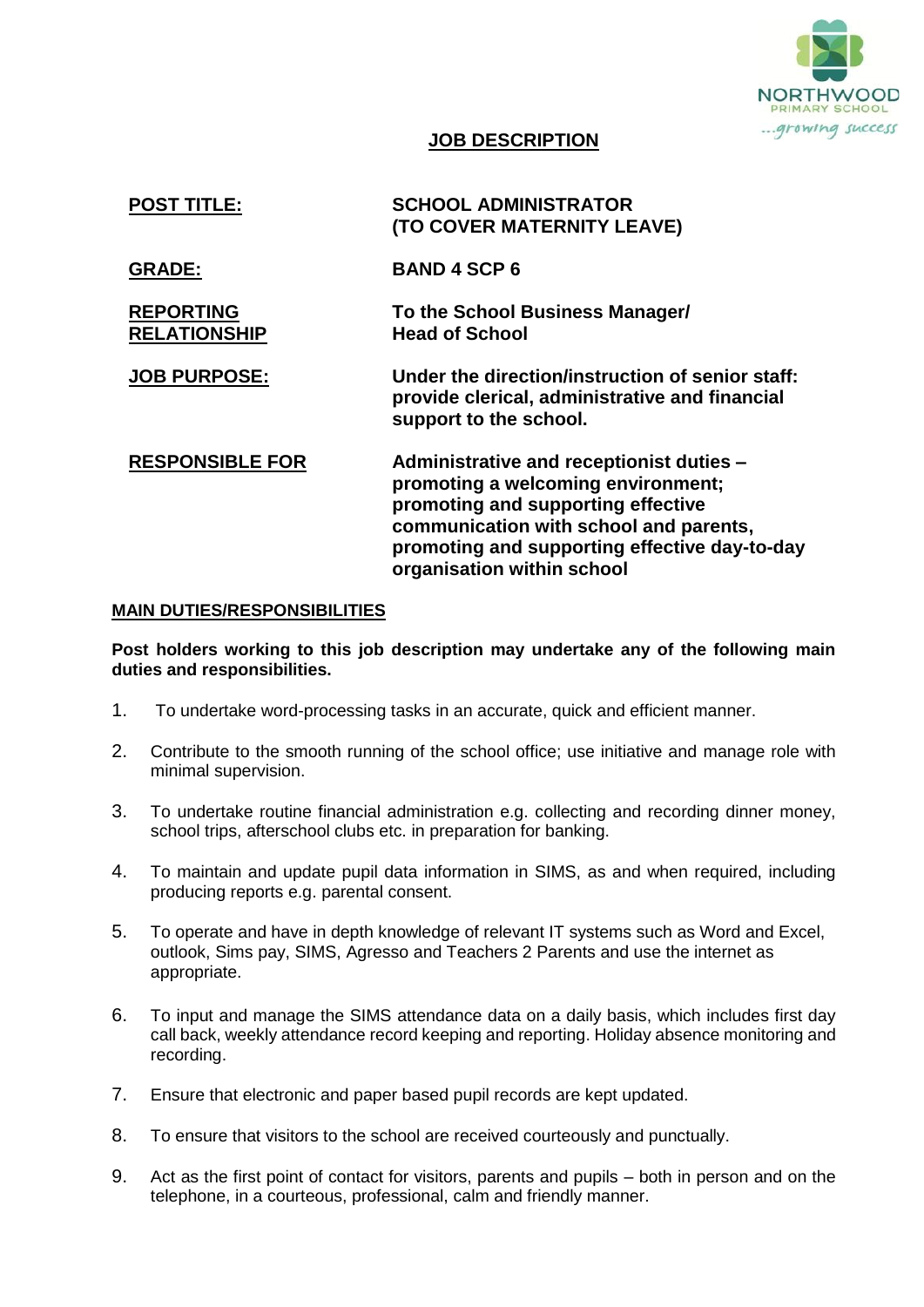- 10. To ensure that all enquiries are dealt with effectively and efficiently i.e. answering queries and taking messages etc.
- 11. Provide administrative support duties including, photocopying, filing, laminating, completion of forms, registers, school meals and educational visits.
- 12. To assist in the organisation, communication and bookings relating to educational visits.
- 13. To maintain the school diary by arranging appointments, liaising with staff and dealing with enquiries in a friendly, efficient and approachable manner.
- 14. To sort incoming and outgoing mail and distribute across the school as appropriate.
- 15. To assist with pupil first aid / welfare, including looking after unwell pupils and liaising with parents / staff etc.
- 16. To provide cover/assistance to other members of staff as required.
- 17. To ensure that adequate levels of supplies and stocks are available and as required by Senior Staff i.e. stationery, copier paper, toners etc.
- 18. To safeguard and promote the welfare of children for whom you have responsibility or come into contact with, to include adhering to all specified procedures.
- 19. To carry out your duties with full regard to the School's Equality Policy and Race Equality Scheme.
- 20. To comply with Health and Safety policies, organisations statements and procedures, report any incidents/accidents/hazards and take pro-active approach to health and safety matters in order to protect both yourself and others.
- 21. Any other duties of a similar nature related to the post which may be required from time to time.

#### **PLEASE NOTE THAT SUCCESSFUL APPLICANTS WILL BE REQUIRED TO COMPLY WITH ALL SCHOOL POLICIES, INCLUDING THE NO SMOKING POLICY.**

*THE SUCCESSFUL APPLICANT WILL BE SUBJECT TO RELEVANT VETTING CHECKS, INCLUDING A SATISFACTORY ENHANCED DISCLOSURE BEFORE AN OFFER OF APPOINTMENT IS CONFIRMED. FOLLOWING APPOINTMENT THE EMPLOYEE WILL BE SUBJECT TO RE-CHECKING AS REQUIRED FROM TIME TO TIME BY THE SCHOOL.*

**Northwood Primary School is committed to safeguarding and promoting the welfare of children and expects all staff and volunteers to share this commitment.**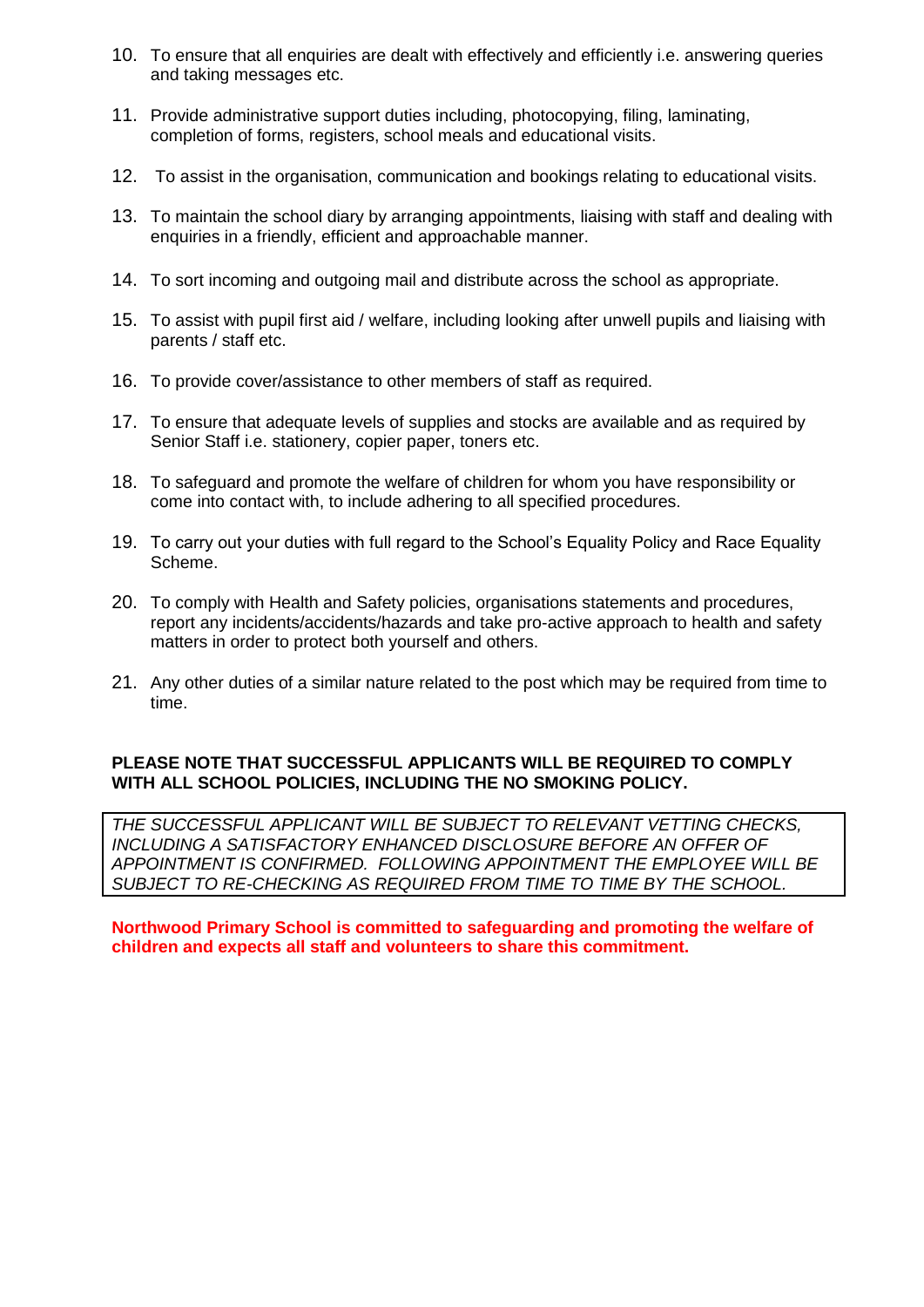# **GENERIC PERSON SPECIFICATION – SCHOOL ADMINISTRATOR LEVEL 2 – (TO COVER MATERNITY LEAVE)**

| <b>ESSENTIAL</b>                     |                        |                                                                                                  |                                   | <b>DESIRABLE</b>       |                                                                                                                               |                                   |
|--------------------------------------|------------------------|--------------------------------------------------------------------------------------------------|-----------------------------------|------------------------|-------------------------------------------------------------------------------------------------------------------------------|-----------------------------------|
|                                      | <b>Criteria</b><br>No. | <b>ATTRIBUTE</b>                                                                                 | <b>Stage</b><br><b>Identified</b> | <b>Criteria</b><br>No. | <b>ATTRIBUTE</b>                                                                                                              | <b>Stage</b><br><b>Identified</b> |
| <b>Qualifications</b><br>& Education | E1                     | NVQ level 2 in Administration,<br><b>Business Studies or equivalent</b>                          | AF, C                             |                        |                                                                                                                               |                                   |
|                                      | E2                     | <b>GCSE English and Mathematics</b><br>Grade $A^*$ – C or equivalent                             | AF, C                             |                        |                                                                                                                               |                                   |
| <b>Experience &amp;</b><br>Knowledge | E <sub>3</sub>         | IT Literate, capable of using<br>Microsoft Word for typing to<br>produce accurate letters, forms | AF, R, I                          | D <sub>1</sub>         | Experience of working within a<br>school office environment                                                                   | AF, R, I                          |
|                                      |                        | and tables to deadlines and using<br>Excel to create spreadsheets                                |                                   | D <sub>2</sub>         | Awareness of child protection<br>issues                                                                                       | AF, I                             |
|                                      |                        |                                                                                                  |                                   | D <sub>3</sub>         | Knowledge and / or experience of<br>looking after unwell pupils and<br>liaising with parents/staff.                           | <b>AF</b>                         |
|                                      | E <sub>4</sub>         | Experience in maintaining and<br>updating manual and computerised<br>records                     | AF, R, I                          | D <sub>4</sub>         | Experience of using Agresso for<br>creating purchase orders and<br>processing invoices.                                       | AF, I                             |
|                                      |                        |                                                                                                  |                                   | D <sub>5</sub>         | Experience of using school<br>packages such as Sims Pay, SIMS<br>and produce varied reports                                   | AF, I                             |
|                                      |                        |                                                                                                  |                                   | D <sub>6</sub>         | At least 1 year's previous<br>Administrative experience which<br>includes undertaking financial<br>administration procedures. | AF, I                             |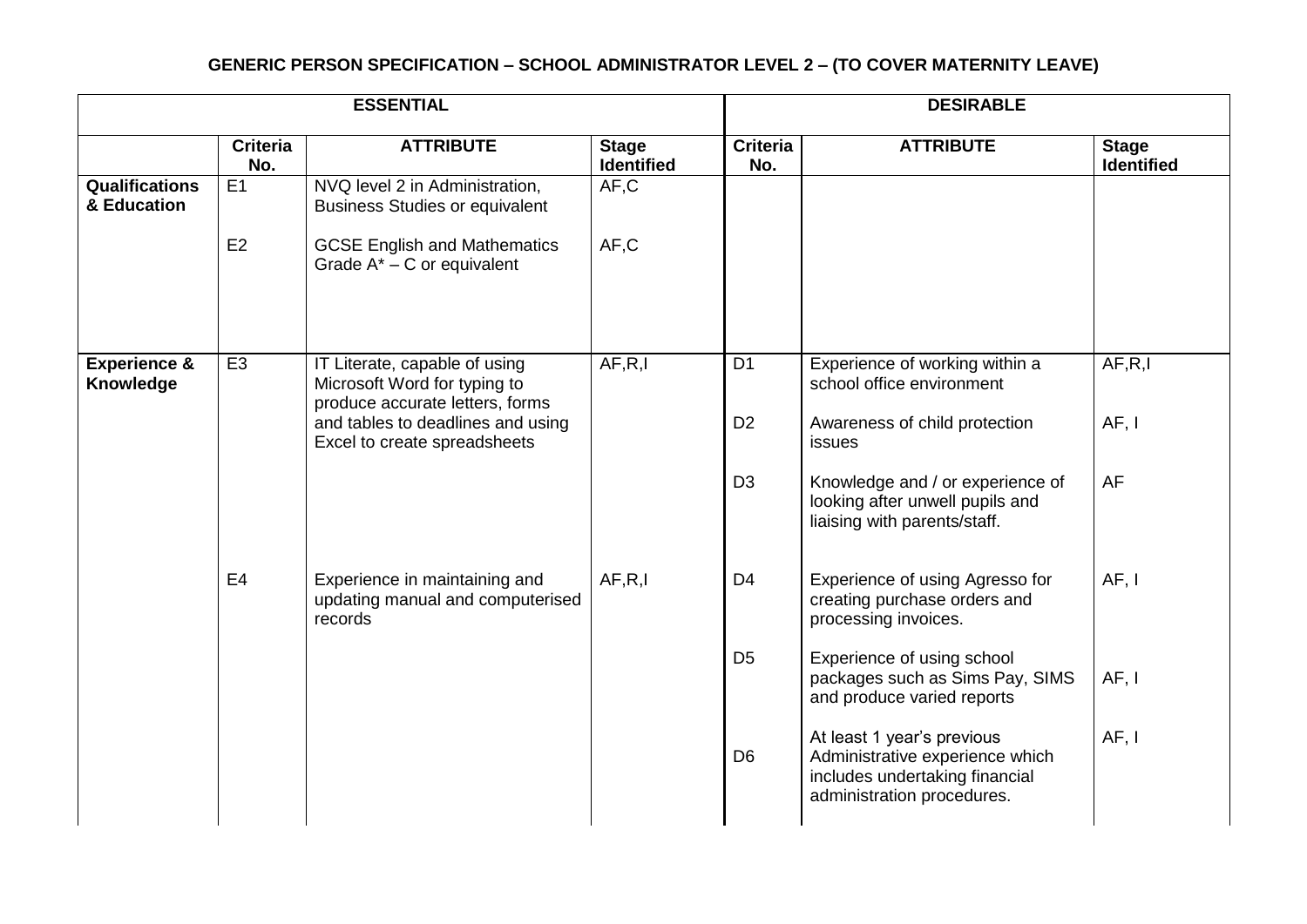|                                       | E <sub>5</sub>  | Experience of face to face and<br>telephone reception duties                         | AF, R, I |  |  |
|---------------------------------------|-----------------|--------------------------------------------------------------------------------------|----------|--|--|
|                                       | E <sub>6</sub>  | Knowledge of Data Protection<br>requirements and understanding of<br>confidentiality | AF, R, I |  |  |
| <b>Skills</b>                         | E7              | Ability to relate well to children and<br>adults                                     | AF, R, I |  |  |
|                                       | E <sub>8</sub>  | Ability to work successfully as part<br>of a team                                    | AF, R, I |  |  |
|                                       | E <sub>9</sub>  | Ability to communicate both orally<br>and in writing to a wide range of<br>audiences | AF, R, I |  |  |
| <b>Personal</b><br><b>Attributes</b>  | E <sub>10</sub> | Willingness to participate in training<br>opportunities                              | AF, R, I |  |  |
|                                       | E11             | Ability to abide by School policies<br>and procedures                                | AF, R, I |  |  |
|                                       | E12             | Warm and friendly personality                                                        | AF, R, I |  |  |
| <b>Special</b><br><b>Requirements</b> | E13             | Must be able to use own initiative<br>and manage role with minimal<br>supervision    | AF, R, I |  |  |